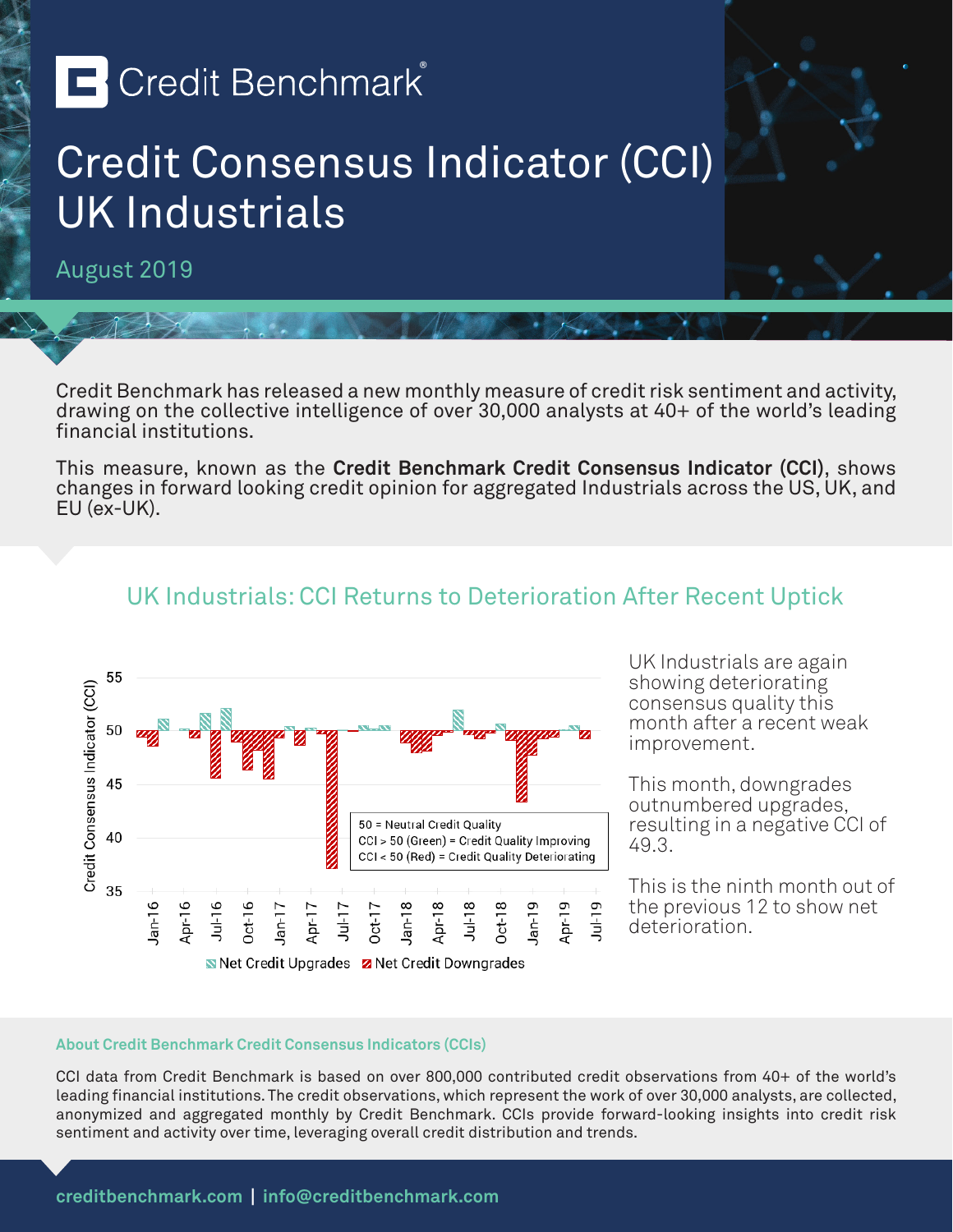# **E** Credit Benchmark®

### Credit Consensus Indicator (CCI) EU Industrials

August 2019

Credit Benchmark has released a new monthly measure of credit risk sentiment and activity, drawing on the collective intelligence of over 30,000 analysts at 40+ of the world's leading financial institutions.

This measure, known as the **Credit Benchmark Credit Consensus Indicator (CCI)**, shows changes in forward looking credit opinion for aggregated Industrials across the US, UK, and EU (ex-UK).

EU Industrials: CCI Improves; Overall Trend is Balanced



EU Industrials are currently improving after two months of net downgrades.

This month, upgrades outnumbered downgrades, resulting in a positive CCI of 51.2.

In the past year, consensus credit quality has been fairly balanced, with six months of upgrades and six months of downgrades, and no trend persisting for more than two consecutive months.

#### **About Credit Benchmark Credit Consensus Indicators (CCIs)**

CCI data from Credit Benchmark is based on over 800,000 contributed credit observations from 40+ of the world's leading financial institutions. The credit observations, which represent the work of over 30,000 analysts, are collected, anonymized and aggregated monthly by Credit Benchmark. CCIs provide forward-looking insights into credit risk sentiment and activity over time, leveraging overall credit distribution and trends.

### **creditbenchmark.com | info@creditbenchmark.com**